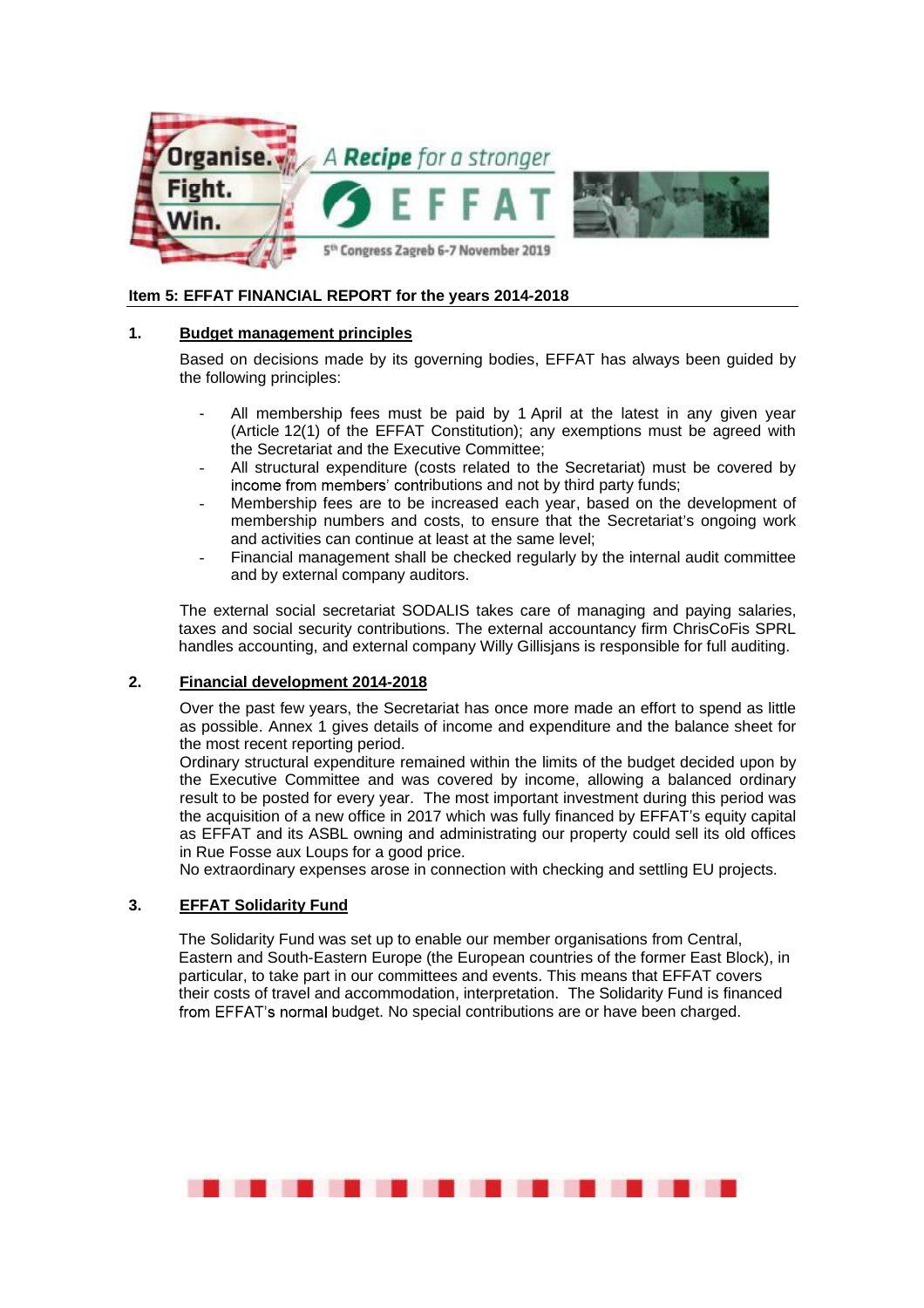

### **4. Subsidies**

Over the past few years, we have been granted financial support from the European Commission's budget for 10 different projects. This support has been used to fund meetings, seminars, studies, brochures, webpages, and so on.

Provisions were made for project costs that might not be reimbursed by the Commission through equivalent annual provisions for the project budgets granted by the Commission. These provisions are liquidated after five years if they are not used.

#### **5. Auditing**

All annual financial statements were checked and approved by external audit company Willy Gillisjans.

The internal EFFAT audit committee (of which our colleagues Dirk Van der Plancken, Steen Karlsen and Denise Cordemans are members), elected by the 4<sup>th</sup> Congress, has checked the annual financial statements, based on reports by the external company auditor, and reported back to the Executive Committee.

The Secretariat would like to thank the auditors for their very helpful work.

### **6. Resolution**

The 5th Congress adopts the financial report and discharges the General Secretary.